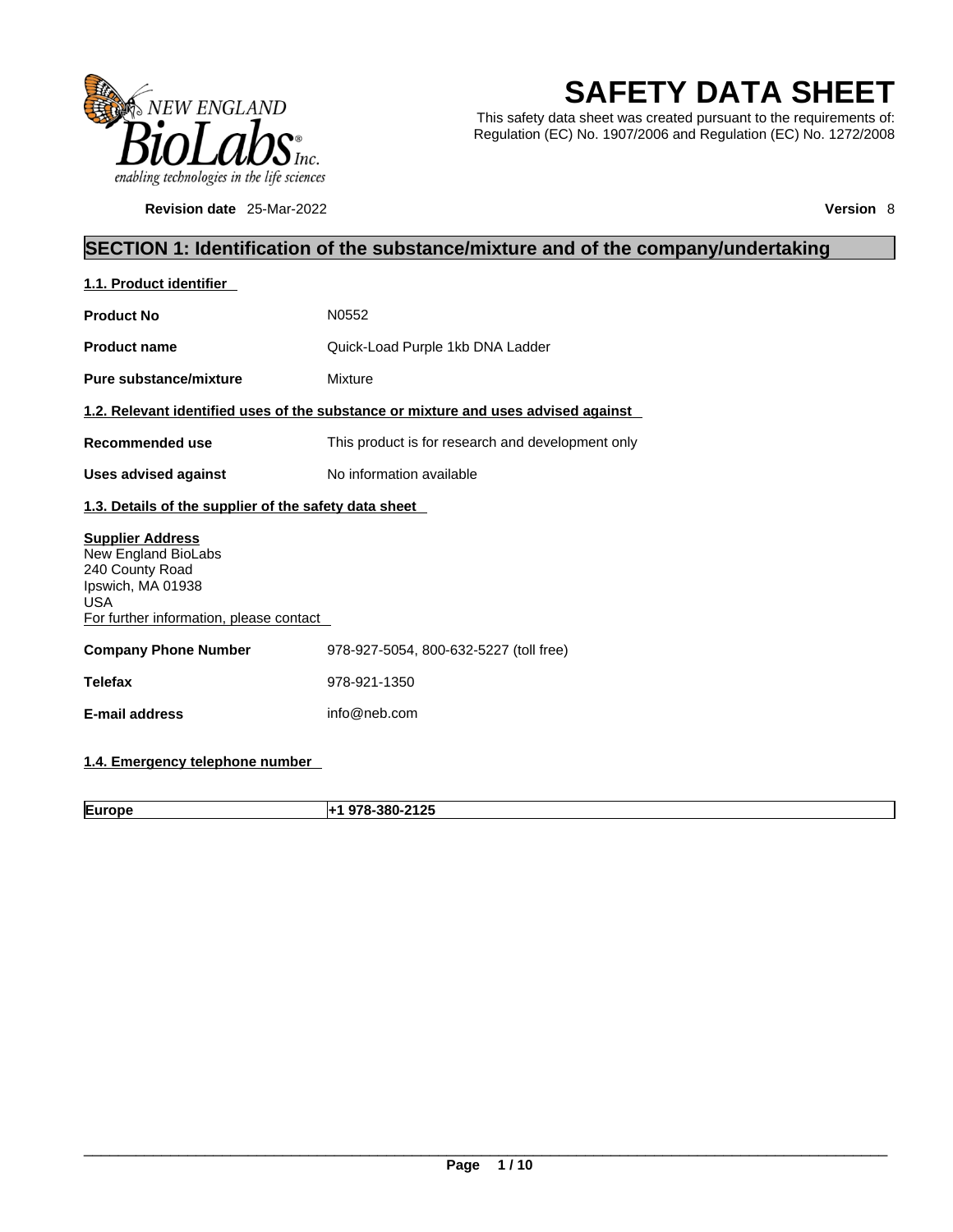#### **SECTION 2: Hazards identification**

#### **2.1. Classification of the substance or mixture**

*Regulation (EC) No 1272/2008* 

This mixture is classified as not hazardous according to regulation (EC) 1272/2008 [CLP]

#### **2.2. Label elements**

This mixture is classified as not hazardous according to regulation (EC) 1272/2008 [CLP]

#### **Hazard statements**

This mixture is classified as not hazardous according to regulation (EC) 1272/2008 [CLP]

#### **2.3. Other hazards**

No information available.

## **SECTION 3: Composition/information on ingredients**

#### **3.1 Substances**

Not applicable

#### **3.2 Mixtures**

| Chemical<br>name                           | Weight-%  | <b>REACH</b> registration<br>number | EC No     | Classification according  <br>to Regulation (EC) No. | Specific<br>concentratio | <b>IM-Factol M-Factor</b><br>(long-ter |
|--------------------------------------------|-----------|-------------------------------------|-----------|------------------------------------------------------|--------------------------|----------------------------------------|
|                                            |           |                                     |           | 1272/2008 [CLP]                                      | In limit (SCL)           | m)                                     |
| Ethylenedia<br>mine<br>tetraacetic<br>acid | $0.1 - 1$ | No data available                   | 200-449-4 | Eye Irrit. 2 (H319)                                  |                          |                                        |
| 60-00-4                                    |           |                                     |           |                                                      |                          |                                        |

#### **Full text of H- and EUH-phrases: see section 16**

#### *Acute Toxicity Estimate*

If LD50/LC50 data is not available or does not correspond to the classification category, then the appropriate conversion value from CLP Annex I, Table 3.1.2, is used to calculate the acute toxicity estimate (ATEmix) for classifying a mixture based on its components

| Chemical name                                  |      | Oral LD50 mg/kg  Dermal LD50 mg/kg  Inhalation LC50 - 4   Inhalation LC50 - 4   Inhalation LC50 - 4 |                           | hour - dust/mist - $\vert$ hour - vapor - mg/L $\vert$ hour - gas - ppm |                   |  |
|------------------------------------------------|------|-----------------------------------------------------------------------------------------------------|---------------------------|-------------------------------------------------------------------------|-------------------|--|
| Ethylenediamine<br>tetraacetic acid<br>60-00-4 | 2000 | No data available                                                                                   | mq/L<br>No data available | No data available                                                       | No data available |  |

#### **SECTION 4: First aid measures**

#### **4.1. Description of first aid measures**

**Inhalation** Remove to fresh air.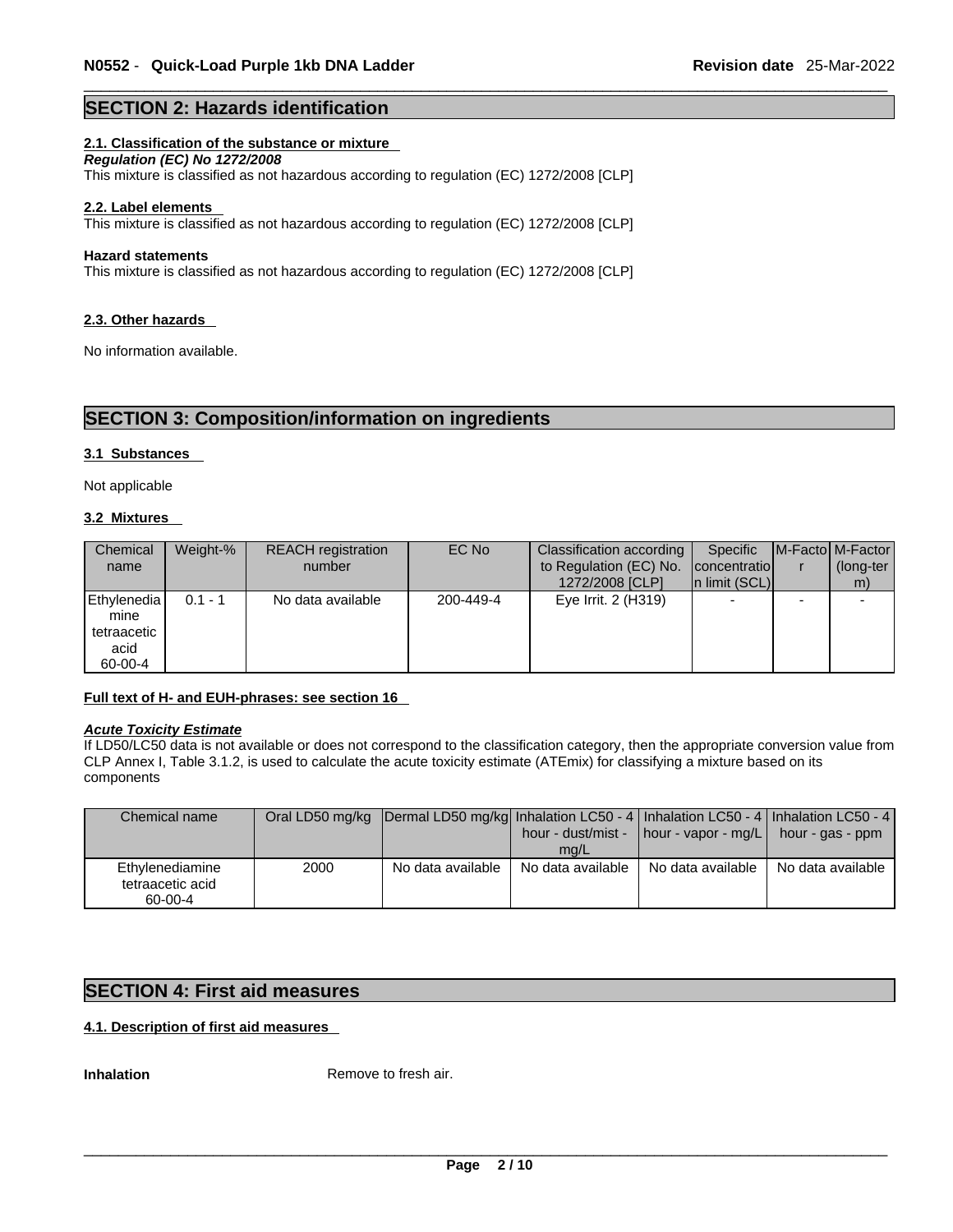| Eye contact         | Rinse thoroughly with plenty of water for at least 15 minutes, lifting lower and upper eyelids.<br>Consult a physician. |
|---------------------|-------------------------------------------------------------------------------------------------------------------------|
| <b>Skin contact</b> | Wash skin with soap and water. In the case of skin irritation or allergic reactions see a<br>physician.                 |
| <b>Ingestion</b>    | Rinse mouth.                                                                                                            |
|                     | 4.2. Most important symptoms and effects, both acute and delayed                                                        |
| <b>Symptoms</b>     | No information available.                                                                                               |
|                     | 4.3. Indication of any immediate medical attention and special treatment needed                                         |

**Note to physicians** Treat symptomatically.

## **SECTION 5: Firefighting measures**

## **5.1. Extinguishing media**

| <b>Suitable Extinguishing Media</b>                        | Use extinguishing measures that are appropriate to local circumstances and the<br>surrounding environment. |
|------------------------------------------------------------|------------------------------------------------------------------------------------------------------------|
| Large Fire                                                 | CAUTION: Use of water spray when fighting fire may be inefficient.                                         |
| Unsuitable extinguishing media                             | Do not scatter spilled material with high pressure water streams.                                          |
| 5.2. Special hazards arising from the substance or mixture |                                                                                                            |
| Specific hazards arising from the<br>chemical              | No information available.                                                                                  |
| 5.3. Advice for firefighters                               |                                                                                                            |

| Special protective equipment and | Firefighters should wear self-contained breathing apparatus and full firefighting turnout |
|----------------------------------|-------------------------------------------------------------------------------------------|
| precautions for fire-fighters    | gear. Use personal protection equipment.                                                  |

# **SECTION 6: Accidental release measures**

#### **6.1. Personal precautions, protective equipment and emergency procedures**

| <b>Personal precautions</b>                               | Ensure adequate ventilation.                                                         |
|-----------------------------------------------------------|--------------------------------------------------------------------------------------|
| For emergency responders                                  | Use personal protection recommended in Section 8.                                    |
| 6.2. Environmental precautions                            |                                                                                      |
| <b>Environmental precautions</b>                          | See Section 12 for additional Ecological Information.                                |
| 6.3. Methods and material for containment and cleaning up |                                                                                      |
| <b>Methods for containment</b>                            | Prevent further leakage or spillage if safe to do so.                                |
| Methods for cleaning up                                   | Take up mechanically, placing in appropriate containers for disposal.                |
| Prevention of secondary hazards                           | Clean contaminated objects and areas thoroughly observing environmental regulations. |
| 6.4. Reference to other sections                          |                                                                                      |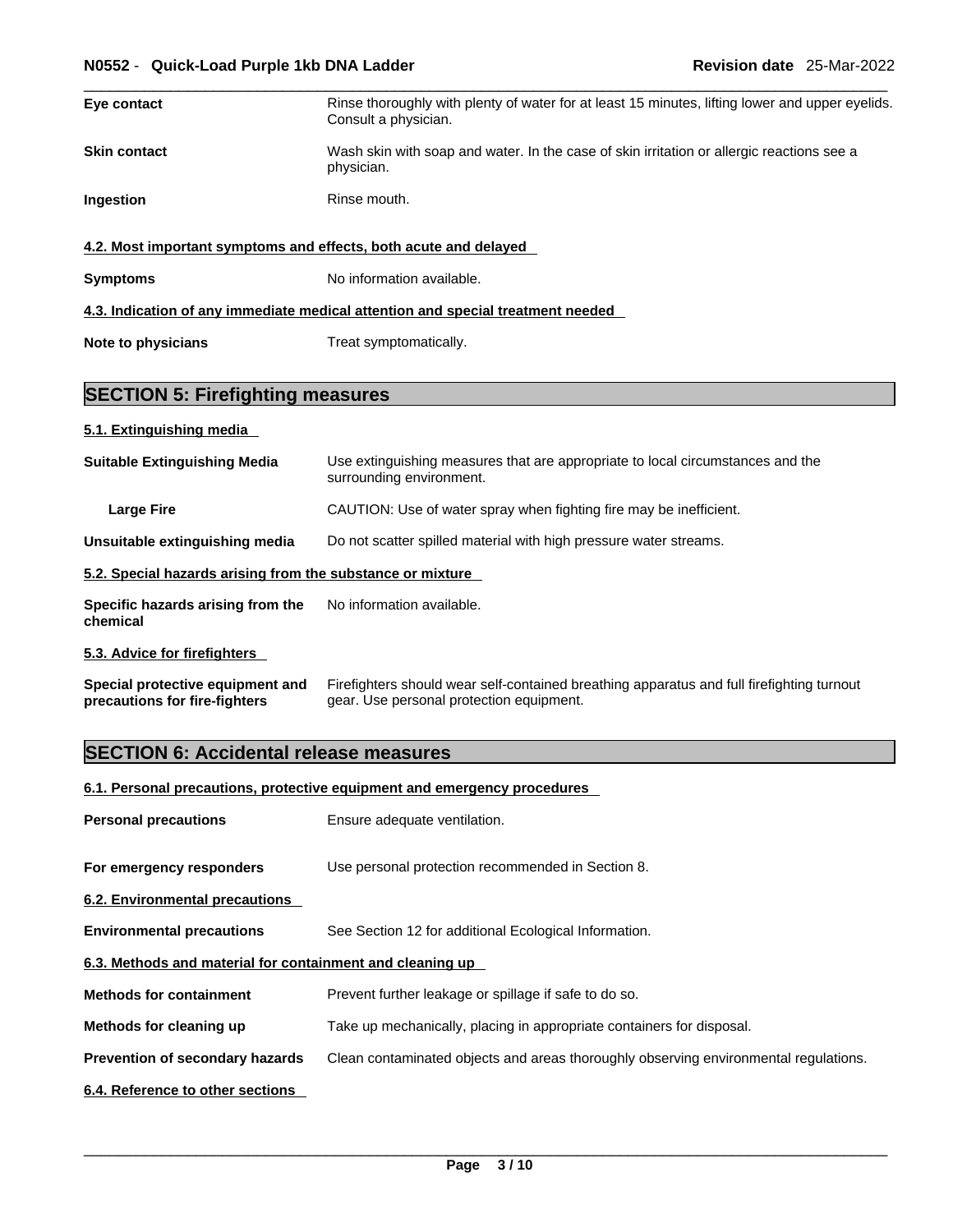**Reference to other sections** See section 8 for more information. See section 13 for more information.

## **SECTION 7: Handling and storage**

| 7.1. Precautions for safe handling |  |
|------------------------------------|--|
|                                    |  |

| Advice on safe handling                                           | Ensure adequate ventilation.                                           |
|-------------------------------------------------------------------|------------------------------------------------------------------------|
| <b>General hygiene considerations</b>                             | Handle in accordance with good industrial hygiene and safety practice. |
| 7.2. Conditions for safe storage, including any incompatibilities |                                                                        |
| <b>Storage Conditions</b>                                         | Keep container tightly closed in a dry and well-ventilated place.      |
| 7.3. Specific end use(s)                                          |                                                                        |
| <b>Risk management methods [RMM]</b>                              | The information required is contained in this Safety Data Sheet.       |

## **SECTION 8: Exposure controls/personal protection**

#### **8.1. Control parameters**

| This product, as supplied, does not contain any hazardous materials with occupational<br>exposure limits established by the region specific regulatory bodies.              |
|-----------------------------------------------------------------------------------------------------------------------------------------------------------------------------|
| This product, as supplied, does not contain any hazardous materials with biological limits<br>established by the region specific regulatory bodies.                         |
| No information available.<br>No information available.                                                                                                                      |
|                                                                                                                                                                             |
| No information available.                                                                                                                                                   |
|                                                                                                                                                                             |
| No special protective equipment required.                                                                                                                                   |
| No special protective equipment required.                                                                                                                                   |
| No protective equipment is needed under normal use conditions. If exposure limits are<br>exceeded or irritation is experienced, ventilation and evacuation may be required. |
| Handle in accordance with good industrial hygiene and safety practice.                                                                                                      |
| No information available.                                                                                                                                                   |
|                                                                                                                                                                             |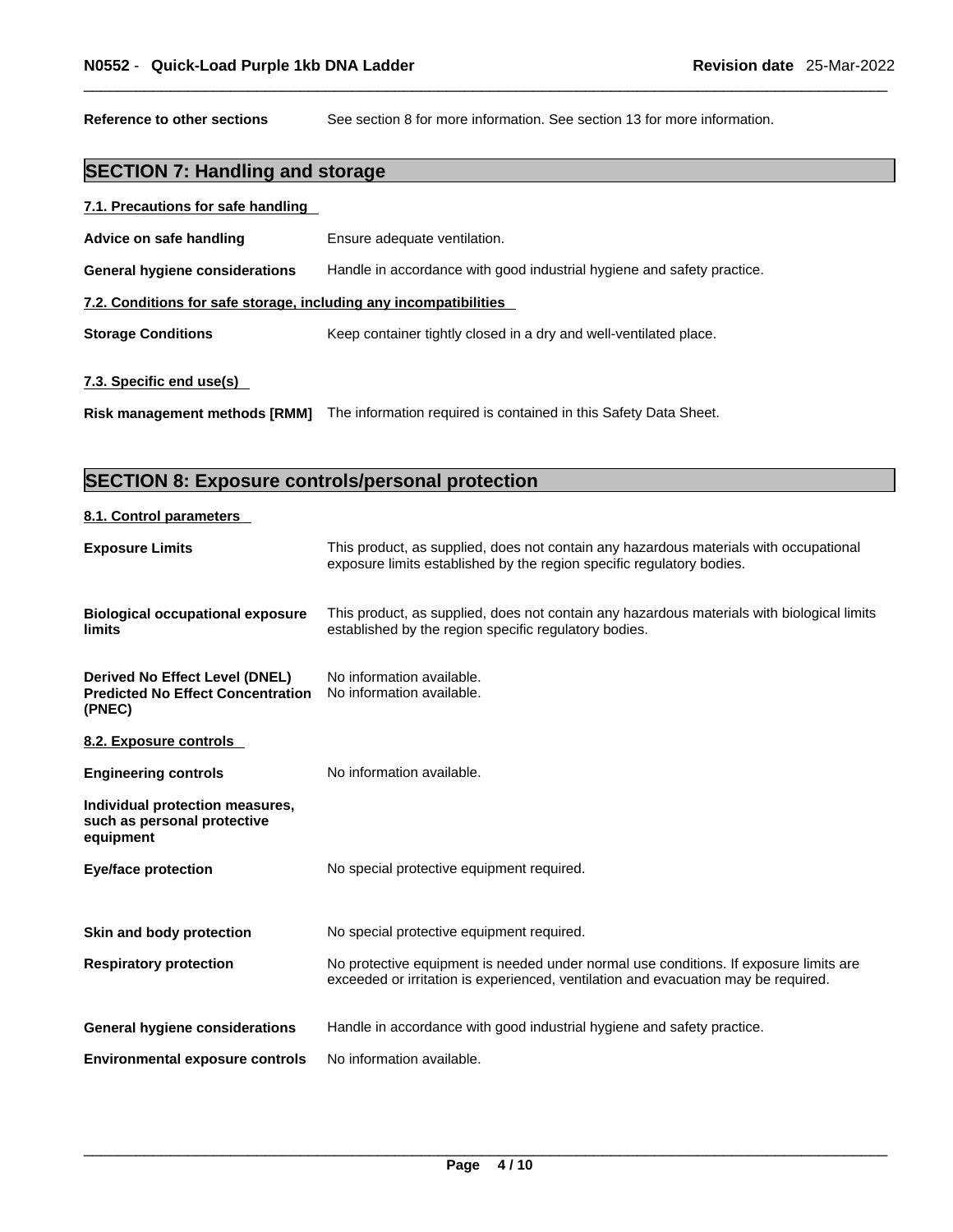## **SECTION 9: Physical and chemical properties**

| 9.1. Information on basic physical and chemical properties |                          |                  |
|------------------------------------------------------------|--------------------------|------------------|
| <b>Physical state</b>                                      | Liquid                   |                  |
| Appearance                                                 | Purple                   |                  |
| Color                                                      | No information available |                  |
| Odor                                                       | Mild.                    |                  |
| <b>Odor threshold</b>                                      | No information available |                  |
|                                                            |                          |                  |
| <b>Property</b>                                            | <b>Values</b>            | Remarks • Method |
| Melting point / freezing point                             | No data available        | None known       |
| Initial boiling point and boiling                          | No data available        | None known       |
| range                                                      |                          |                  |
| Flammability (solid, gas)                                  | No data available        | None known       |
| <b>Flammability Limit in Air</b>                           |                          | None known       |
| Upper flammability or explosive                            | No data available        |                  |
| limits                                                     |                          |                  |
| Lower flammability or explosive                            | No data available        |                  |
| limits                                                     |                          |                  |
| <b>Flash point</b>                                         | No data available        | None known       |
| <b>Autoignition temperature</b>                            | 200 $°C$                 |                  |
| <b>Decomposition temperature</b>                           |                          | None known       |
| pH                                                         | No data available        | None known       |
| pH (as aqueous solution)                                   | No data available        | None known       |
| <b>Kinematic viscosity</b>                                 | No data available        | None known       |
| <b>Dynamic viscosity</b>                                   | No data available        | None known       |
| <b>Water solubility</b>                                    | No data available        | None known       |
| Solubility(ies)                                            | No data available        | None known       |
| <b>Partition coefficient</b>                               | No data available        | None known       |
| Vapor pressure                                             | No data available        | None known       |
| <b>Relative density</b>                                    | No data available        | None known       |
| <b>Bulk density</b>                                        | No data available        |                  |
| <b>Liquid Density</b>                                      | No data available        |                  |
| <b>Vapor density</b>                                       | No data available        | None known       |
| <b>Particle characteristics</b>                            |                          |                  |
| <b>Particle Size</b>                                       | No information available |                  |
| <b>Particle Size Distribution</b>                          | No information available |                  |

#### **9.2. Other information**

*9.2.1. Information with regard to physical hazard classes* Not applicable

*9.2.2. Other safety characteristics* No information available

## **SECTION 10: Stability and reactivity**

#### **10.1. Reactivity**

**Reactivity No information available.** 

**10.2. Chemical stability** 

**Stability** Stable under normal conditions.

#### **Explosion data Sensitivity to mechanical impact** None. **Sensitivity to static discharge** None.

**10.3. Possibility of hazardous reactions**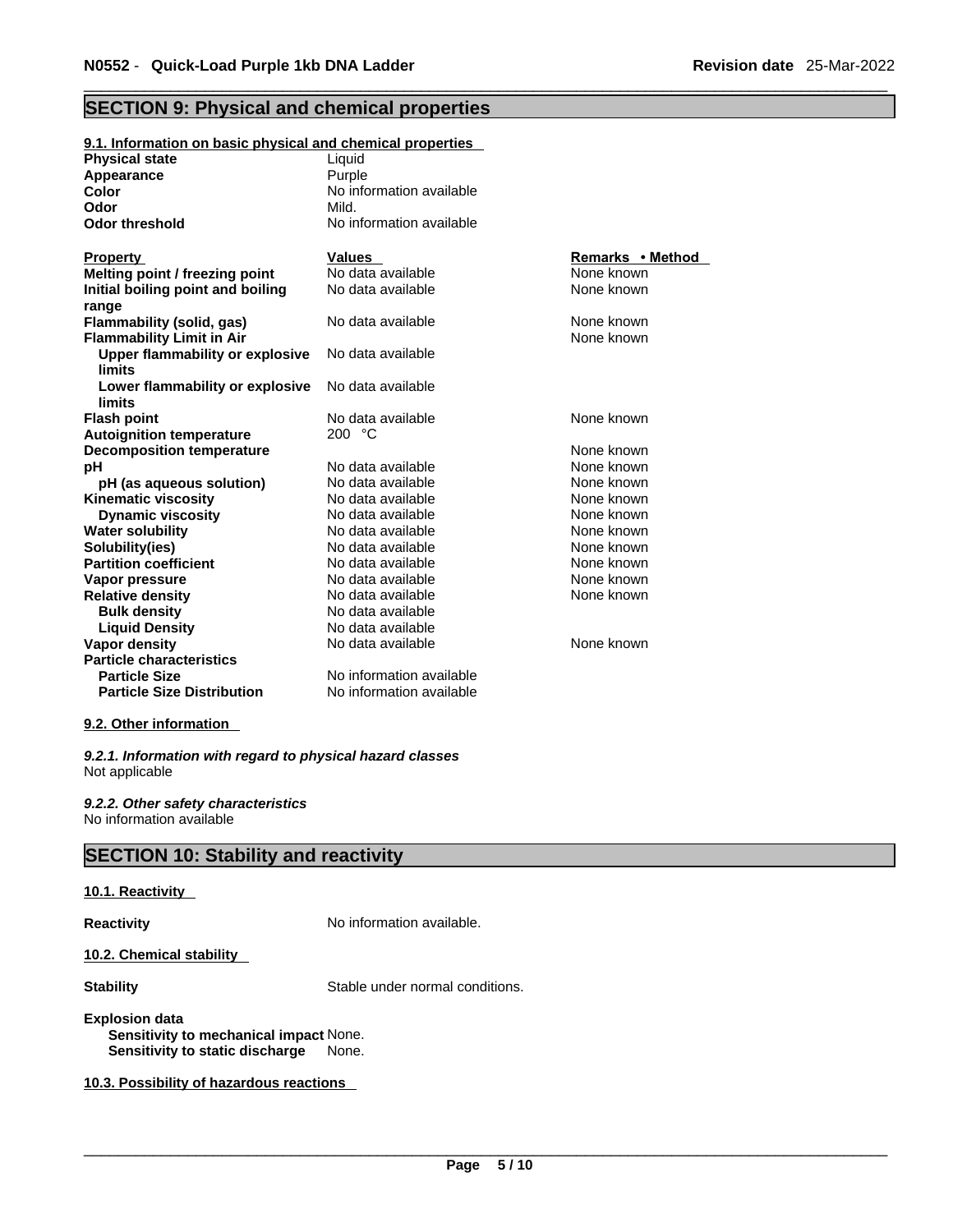**Possibility of hazardous reactions** None under normal processing.

**10.4. Conditions to avoid** 

**Conditions to avoid** None known based on information supplied.

**10.5. Incompatible materials**

**Incompatible materials** None known based on information supplied.

**10.6. Hazardous decomposition products** 

**Hazardous decomposition products** None known based on information supplied.

## **SECTION 11: Toxicological information**

#### **11.1. Information on hazard classes as defined in Regulation (EC) No 1272/2008**

#### **Information on likely routes of exposure**

**Product Information**

| <b>Inhalation</b>                                                            | Specific test data for the substance or mixture is not available. |  |
|------------------------------------------------------------------------------|-------------------------------------------------------------------|--|
| Eye contact                                                                  | Specific test data for the substance or mixture is not available. |  |
| <b>Skin contact</b>                                                          | Specific test data for the substance or mixture is not available. |  |
| Ingestion                                                                    | Specific test data for the substance or mixture is not available. |  |
| Symptoms related to the physical, chemical and toxicological characteristics |                                                                   |  |

**Symptoms** No information available.

**Acute toxicity** 

**Numerical measures of toxicity**

#### **Component Information**

| Chemical name               | Oral LD50         | Dermal LD50 | <b>Inhalation LC50</b> |
|-----------------------------|-------------------|-------------|------------------------|
| Ethylenediamine tetraacetic | 2000 mg/kg<br>Rat |             |                        |
| acid                        |                   |             |                        |

#### **Delayed and immediate effects as well as chronic effects from short and long-term exposure**

| Skin corrosion/irritation         | No information available. |
|-----------------------------------|---------------------------|
| Serious eye damage/eye irritation | No information available. |
| Respiratory or skin sensitization | No information available. |
| Germ cell mutagenicity            | No information available. |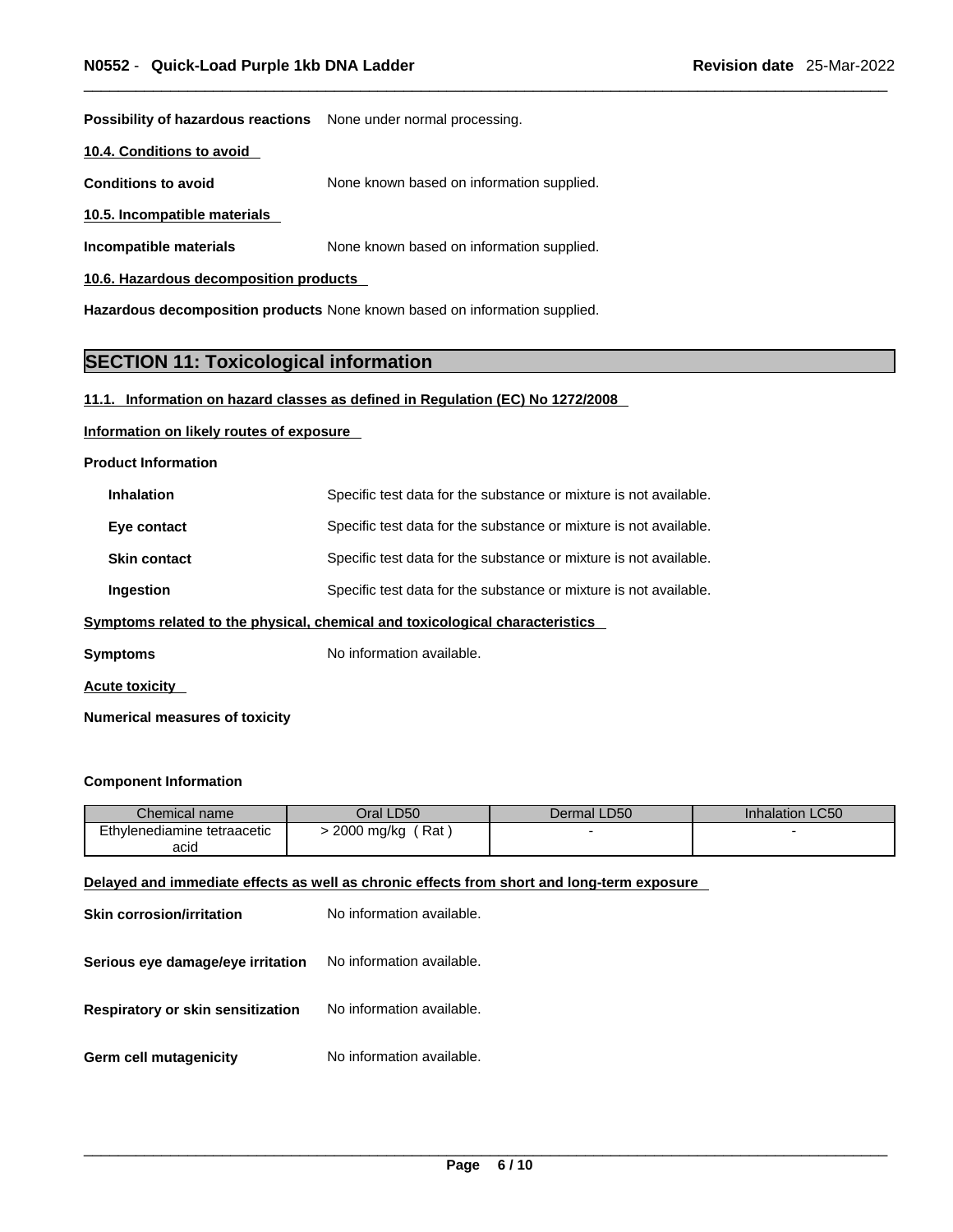| No information available.               |  |  |  |  |
|-----------------------------------------|--|--|--|--|
| No information available.               |  |  |  |  |
| No information available.               |  |  |  |  |
| No information available.               |  |  |  |  |
| No information available.               |  |  |  |  |
| 11.2. Information on other hazards      |  |  |  |  |
| 11.2.1. Endocrine disrupting properties |  |  |  |  |
| No information available.               |  |  |  |  |
|                                         |  |  |  |  |
| No information available.               |  |  |  |  |
| $\cdots$                                |  |  |  |  |

## **SECTION 12: Ecological information**

#### **12.1. Toxicity**

#### **Ecotoxicity**

**Unknown aquatic toxicity** Contains 0 % of components with unknown hazards to the aquatic environment.

| Chemical name    | Algae/aquatic plants  | Fish                    | Toxicity to    | Crustacea               |
|------------------|-----------------------|-------------------------|----------------|-------------------------|
|                  |                       |                         | microorganisms |                         |
| Ethylenediamine  | EC50: =1.01mg/L (72h, | LC50: 34 - 62mg/L (96h, |                | $EC50: = 113mg/L (48h,$ |
| tetraacetic acid | Desmodesmus           | Lepomis macrochirus)    |                | Daphnia magna)          |
|                  | subspicatus)          | LC50: 44.2 - 76.5mg/L   |                |                         |
|                  |                       | (96h, Pimephales        |                |                         |
|                  |                       | promelas)               |                |                         |

#### **12.2. Persistence and degradability**

**Persistence and degradability** No information available.

**12.3. Bioaccumulative potential**

**Bioaccumulation** There is no data for this product.

#### **12.4. Mobility in soil**

**Mobility in soil Mobility in soil No** information available.

#### **12.5. Results of PBT and vPvB assessment**

**PBT and vPvB assessment**

| Chemical name | <b>PBT</b><br>and vPvB assessment |
|---------------|-----------------------------------|
|---------------|-----------------------------------|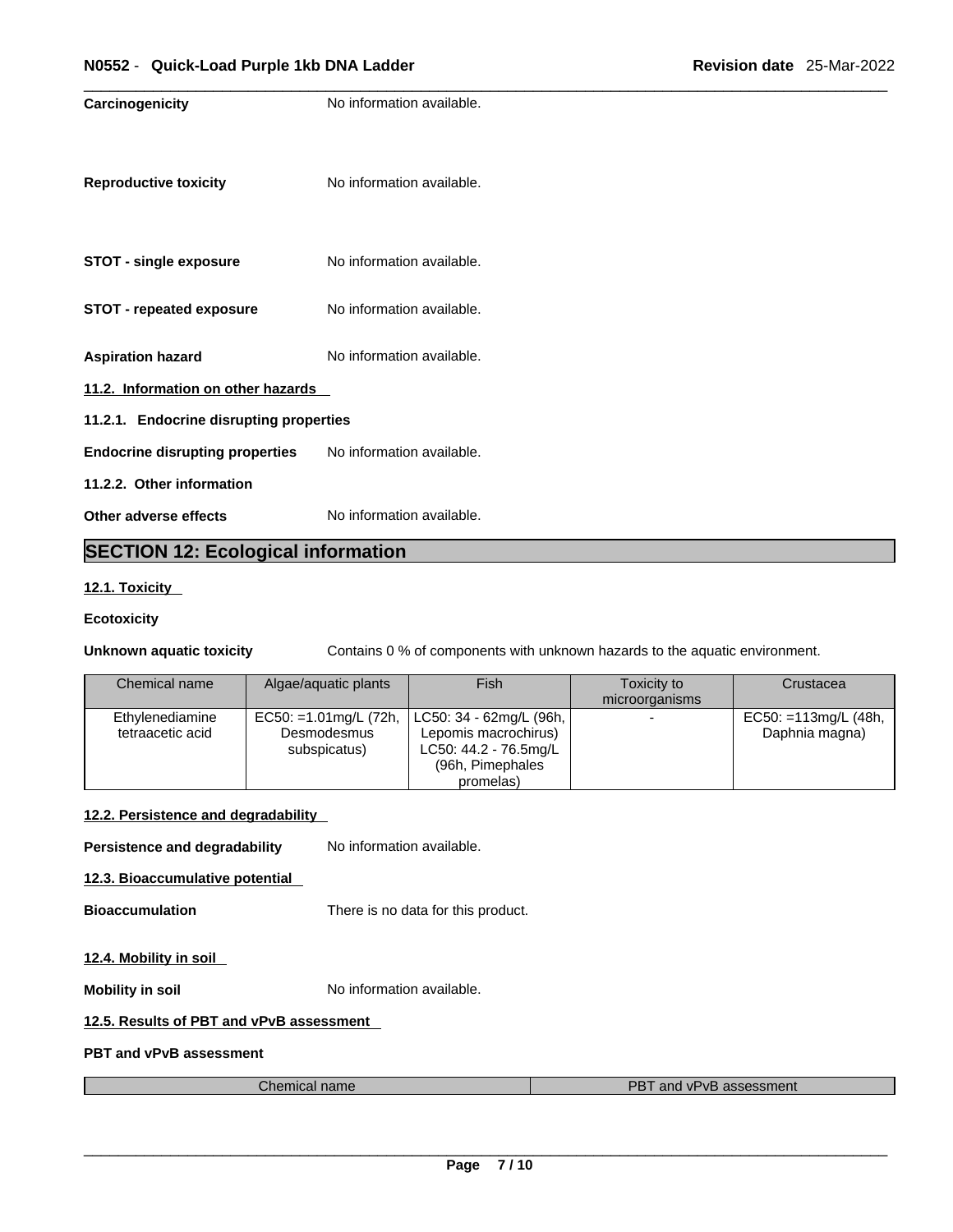| e tetraacetic acid<br>∟thvlenediamine | <b>PBT</b><br><b>PBT</b><br>∀PvB<br>assessment a<br>does<br>substance<br>⊧ is not<br>The |  |
|---------------------------------------|------------------------------------------------------------------------------------------|--|
|                                       | not<br>apply                                                                             |  |

#### **12.6. Other adverse effects**

**Endocrine disrupting properties** No information available.

#### **12.7. Other adverse effects**

No information available.

## **SECTION 13: Disposal considerations**

#### **13.1. Waste treatment methods**

| Waste from residues/unused    | Dispose of in accordance with local regulations. Dispose of waste in accordance with |
|-------------------------------|--------------------------------------------------------------------------------------|
| products                      | environmental legislation.                                                           |
| <b>Contaminated packaging</b> | Do not reuse empty containers.                                                       |

## **SECTION 14: Transport information**

| IATA                                            |                                 |
|-------------------------------------------------|---------------------------------|
| 14.1 UN number or ID number<br>14.2             | Not regulated                   |
| 14.3 Transport hazard class(es)                 | Not regulated                   |
| 14.4 Packing group                              | Not regulated                   |
| 14.5 Environmental hazard                       | Not applicable                  |
| 14.6 Special precautions for user               | None                            |
| <b>Special Provisions</b>                       |                                 |
| <b>IMDG</b>                                     |                                 |
| 14.1 UN number or ID number                     | Not regulated                   |
| 14.2                                            |                                 |
| 14.3 Transport hazard class(es)                 | Not regulated                   |
| 14.4 Packing group<br>14.5 Environmental hazard | Not regulated<br>Not applicable |
| 14.6 Special precautions for user               |                                 |
| <b>Special Provisions</b>                       | <b>None</b>                     |
| 14.7 Maritime transport in bulk                 | No information available        |
| according to IMO instruments                    |                                 |
| <b>RID</b>                                      |                                 |
| <b>14.1 UN/ID No</b>                            | Not regulated                   |
| 14.2                                            |                                 |
| 14.3 Transport hazard class(es)                 | Not regulated                   |
| 14.4 Packing group                              | Not regulated                   |
| 14.5 Environmental hazard                       | Not applicable                  |
| 14.6 Special precautions for user               |                                 |
| <b>Special Provisions</b>                       | None                            |
| ADR                                             |                                 |
| 14.1 UN number or ID number                     | Not regulated                   |
| 14.2                                            |                                 |
| 14.3 Transport hazard class(es)                 | Not regulated                   |
| 14.4 Packing group                              | Not regulated                   |
| 14.5 Environmental hazard                       | Not applicable                  |
| 14.6 Special precautions for user               |                                 |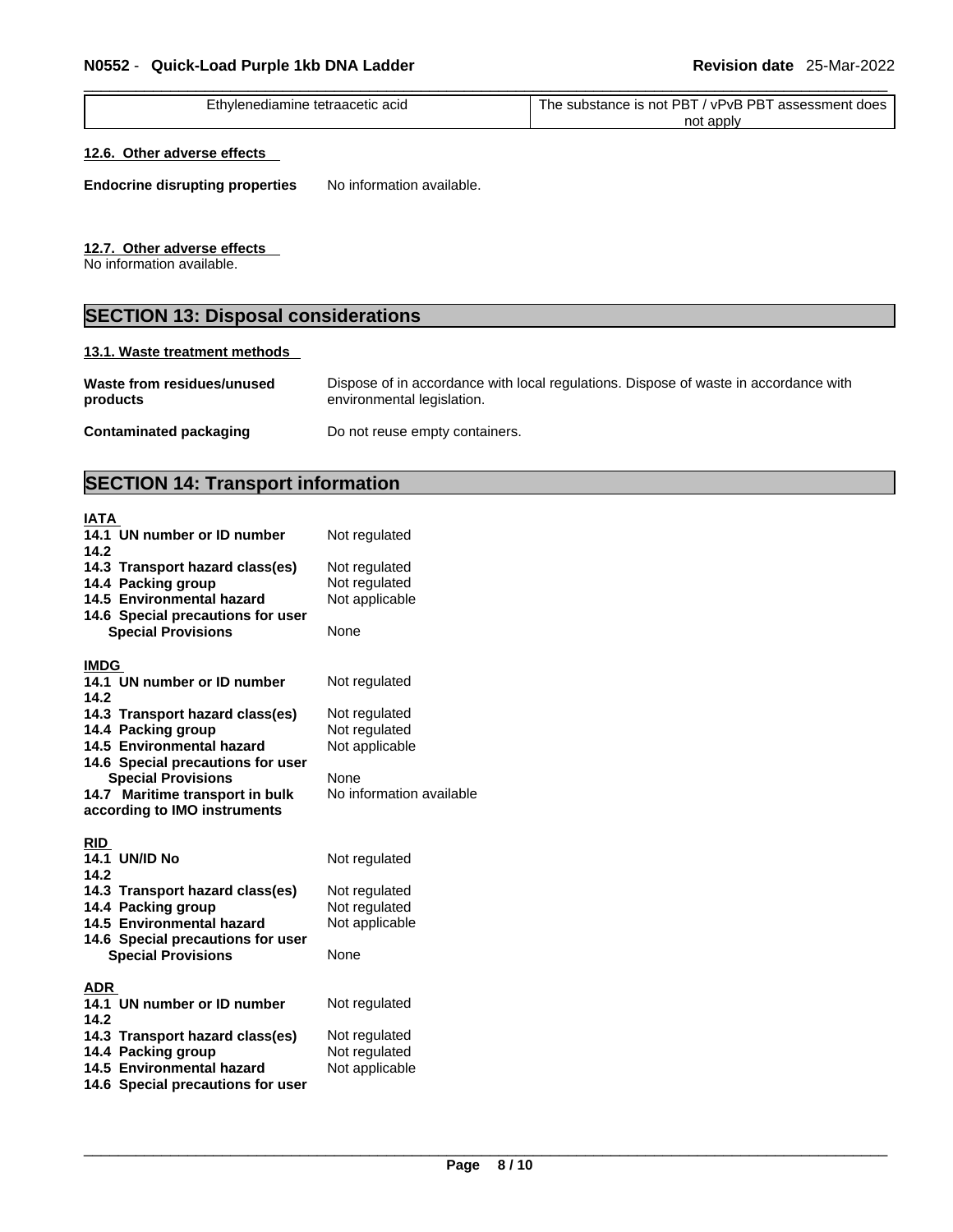**Special Provisions** None

## **SECTION 15: Regulatory information**

**15.1. Safety, health and environmental regulations/legislation specific for the substance or mixture**

#### **European Union**

Take note of Directive 98/24/EC on the protection of the health and safety of workers from the risks related to chemical agents at work.

#### **Authorizations and/or restrictions on use:**

This product contains one or more substance(s) subject to restriction (Regulation (EC) No. 1907/2006 (REACH), Annex XVII)

| Chemical name                              | Restricted substance per REACH | Substance subject to authorization per |
|--------------------------------------------|--------------------------------|----------------------------------------|
|                                            | Annex XVII                     | <b>REACH Annex XIV</b>                 |
| Ethylenediamine tetraacetic acid - 60-00-4 | . ب                            |                                        |

#### **Persistent Organic Pollutants**

**International Inventories**

Not applicable

**Ozone-depleting substances (ODS) regulation (EC) 1005/2009** Not applicable

| <b>TSCA</b>          | Contact supplier for inventory compliance status |
|----------------------|--------------------------------------------------|
| <b>DSL/NDSL</b>      | Contact supplier for inventory compliance status |
| <b>EINECS/ELINCS</b> | Contact supplier for inventory compliance status |
| <b>ENCS</b>          | Contact supplier for inventory compliance status |
| <b>IECSC</b>         | Contact supplier for inventory compliance status |
| <b>KECL</b>          | Contact supplier for inventory compliance status |
| <b>PICCS</b>         | Contact supplier for inventory compliance status |
| AIIC                 | Contact supplier for inventory compliance status |
| <b>NZIoC</b>         | Contact supplier for inventory compliance status |
|                      |                                                  |

 **Legend:** 

 **TSCA** - United States Toxic Substances Control Act Section 8(b) Inventory

 **DSL/NDSL** - Canadian Domestic Substances List/Non-Domestic Substances List

 **EINECS/ELINCS** - European Inventory of Existing Chemical Substances/European List of Notified Chemical Substances

 **ENCS** - Japan Existing and New Chemical Substances

 **IECSC** - China Inventory of Existing Chemical Substances

 **KECL** - Korean Existing and Evaluated Chemical Substances

 **PICCS** - Philippines Inventory of Chemicals and Chemical Substances

 **AICS** - Australian Inventory of Chemical Substances

 **NZIoC** - New Zealand Inventory of Chemicals

**15.2. Chemical safety assessment**

**Chemical Safety Report** No information available

#### **SECTION 16: Other information**